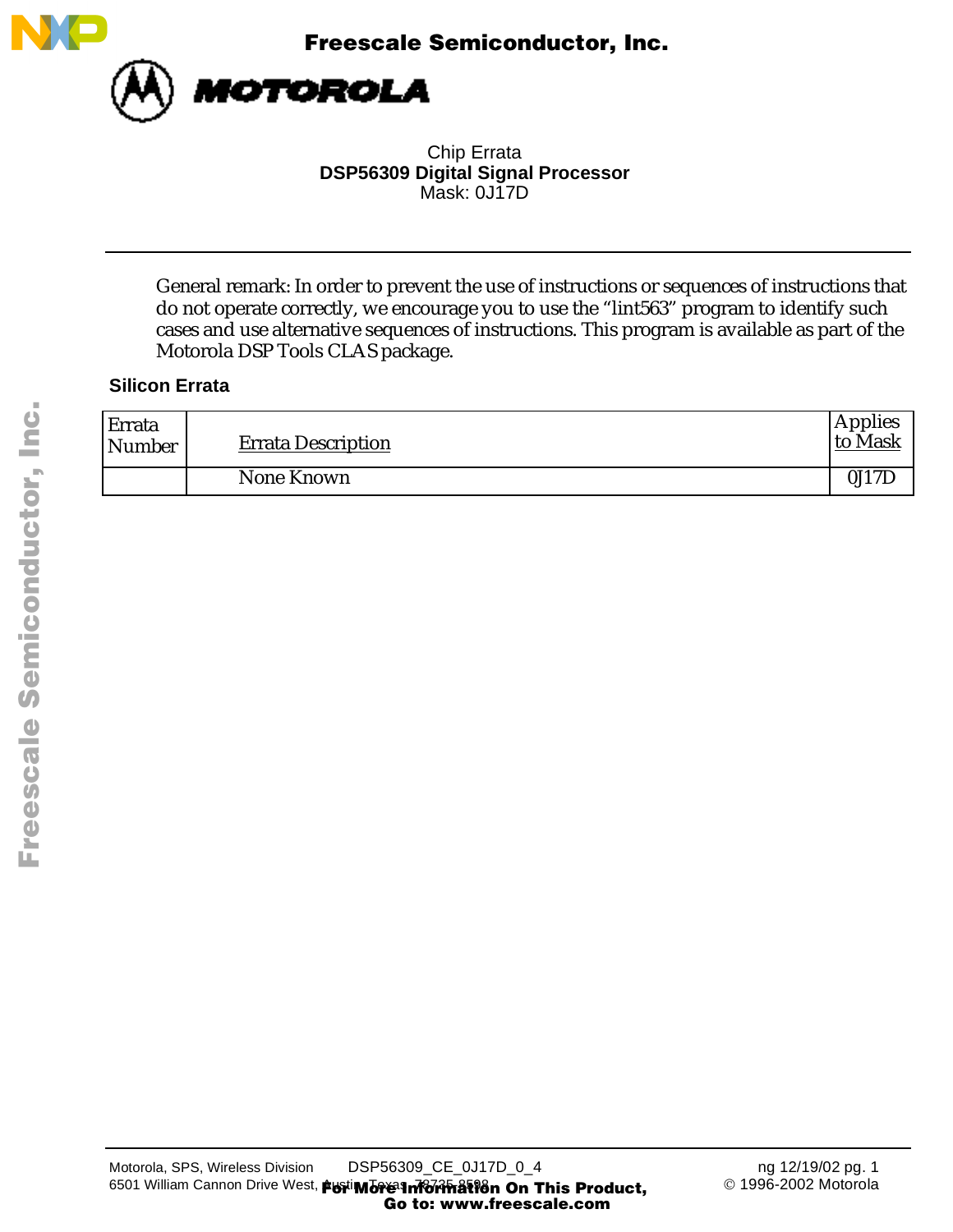

# **Documentation Errata**

| Errata<br>Number | <b>Document Update</b>                                                                                                                                                 | <b>Applies</b><br>to Mask |
|------------------|------------------------------------------------------------------------------------------------------------------------------------------------------------------------|---------------------------|
|                  | Description (revised 11/9/98):                                                                                                                                         | 0J17D                     |
|                  | XY memory data move does not work properly under one of the<br>following two situations:                                                                               |                           |
|                  | 1. The X-memory move destination is internal I/O and the Y-<br>memory move source is a register used as destination in the<br>previous adjacent move from non Y-memory |                           |
|                  | 2. The Y-memory move destination is a register used as source in<br>the next adjacent move to non Y-memory.                                                            |                           |
|                  | Here are examples of the two cases (where $x:(r1)$ is a peripheral):                                                                                                   |                           |
|                  | Example 1:                                                                                                                                                             |                           |
| ED1              | move #\$12, y0<br>move $x0, x: (r7)$ $y0, y: (r3)$ (while $x: (r7)$ is a peripheral).                                                                                  |                           |
|                  | <b>Example 2:</b>                                                                                                                                                      |                           |
|                  | $x1, y0, a x1, x: (r1) + y: (r6) + y0$<br>mac<br>y0, y1<br>move                                                                                                        |                           |
|                  | Any of the following alternatives can be used:                                                                                                                         |                           |
|                  | Separate these two consecutive moves by any other<br>a.<br>instruction.                                                                                                |                           |
|                  | Split XY Data Move to two moves.<br>b.                                                                                                                                 |                           |
|                  | Pertains to: DSP56300 Family Manual, Section B-5 "Peripheral<br>pipeline restrictions.                                                                                 |                           |
|                  | Description (added 5/7/1996):                                                                                                                                          | 0J17D                     |
| ED <sub>3</sub>  | A one-word conditional branch instruction at LA-1 is not allowed.                                                                                                      |                           |
|                  | Pertains to: DSP56300 Family Manual, Appendix B, Section B.4.1.3                                                                                                       |                           |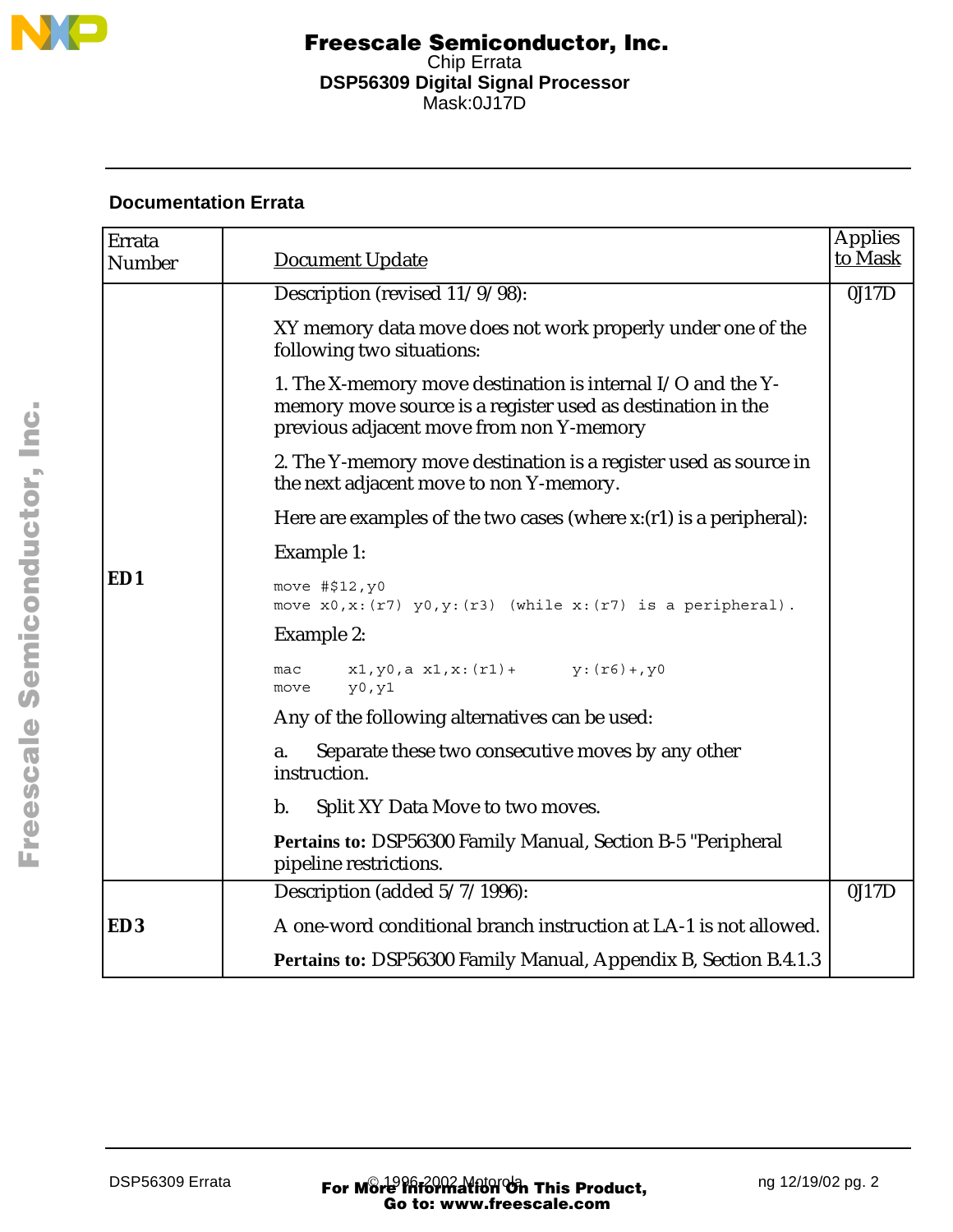

| Errata<br>Number | <b>Document Update</b>                                                                                                                                                                                                                                                                                              | <b>Applies</b><br>to Mask |
|------------------|---------------------------------------------------------------------------------------------------------------------------------------------------------------------------------------------------------------------------------------------------------------------------------------------------------------------|---------------------------|
|                  | Description (added 2/27/1998):                                                                                                                                                                                                                                                                                      | 0J17D                     |
|                  | The following instructions should not start at address LA:                                                                                                                                                                                                                                                          |                           |
| ED4              | MOVE to or from Program space {MOVEM, MOVEP (only the P<br>space options)}                                                                                                                                                                                                                                          |                           |
|                  | This is not a bug but a documentation update (Appendix B,<br>DSP56300 Family Manual).                                                                                                                                                                                                                               |                           |
|                  | Description (added 1/27/98):                                                                                                                                                                                                                                                                                        | 0J17D                     |
| ED7              | When activity passes from one DMA channel to another and the<br>DMA interface accesses external memory (which requires one or<br>more wait states), the DACT and DCH status bits in the DMA Status<br>Register (DSTR) may indicate improper activity status for DMA<br>Channel 0 (DACT = 1 and DCH $[2:0] = 000$ ). |                           |
|                  | Workaround:                                                                                                                                                                                                                                                                                                         |                           |
|                  | None.                                                                                                                                                                                                                                                                                                               |                           |
|                  | Pertains to: DSP56300 Family Manual, Sections 8.1.6.3 and 8.1.6.4                                                                                                                                                                                                                                                   |                           |
|                  | Description (added 7/21/98):                                                                                                                                                                                                                                                                                        | 0J17D                     |
|                  | The DRAM Control Register (DCR) should not be changed while<br>refresh is enabled. If refresh is enabled only a write operation that<br>disables refresh is allowed.                                                                                                                                                |                           |
| <b>ED15</b>      | Workaround:                                                                                                                                                                                                                                                                                                         |                           |
|                  | First disable refresh by clearing the BREN bit, than change other<br>bits in the DCR register, and finally enable refresh by setting the<br><b>BREN</b> bit.                                                                                                                                                        |                           |
|                  | Description (added $9/28/98$ ):                                                                                                                                                                                                                                                                                     | 0J17D                     |
| ED17             | In all DSP563xx technical datasheets, a note is to be added under<br>"AC Electrical Characteristics" that although the minimum value<br>for "Frequency of Extal" is 0MHz, the device AC test conditions are<br>15MHz and rated speed.                                                                               |                           |
|                  | Workaround:                                                                                                                                                                                                                                                                                                         |                           |
|                  | N/A                                                                                                                                                                                                                                                                                                                 |                           |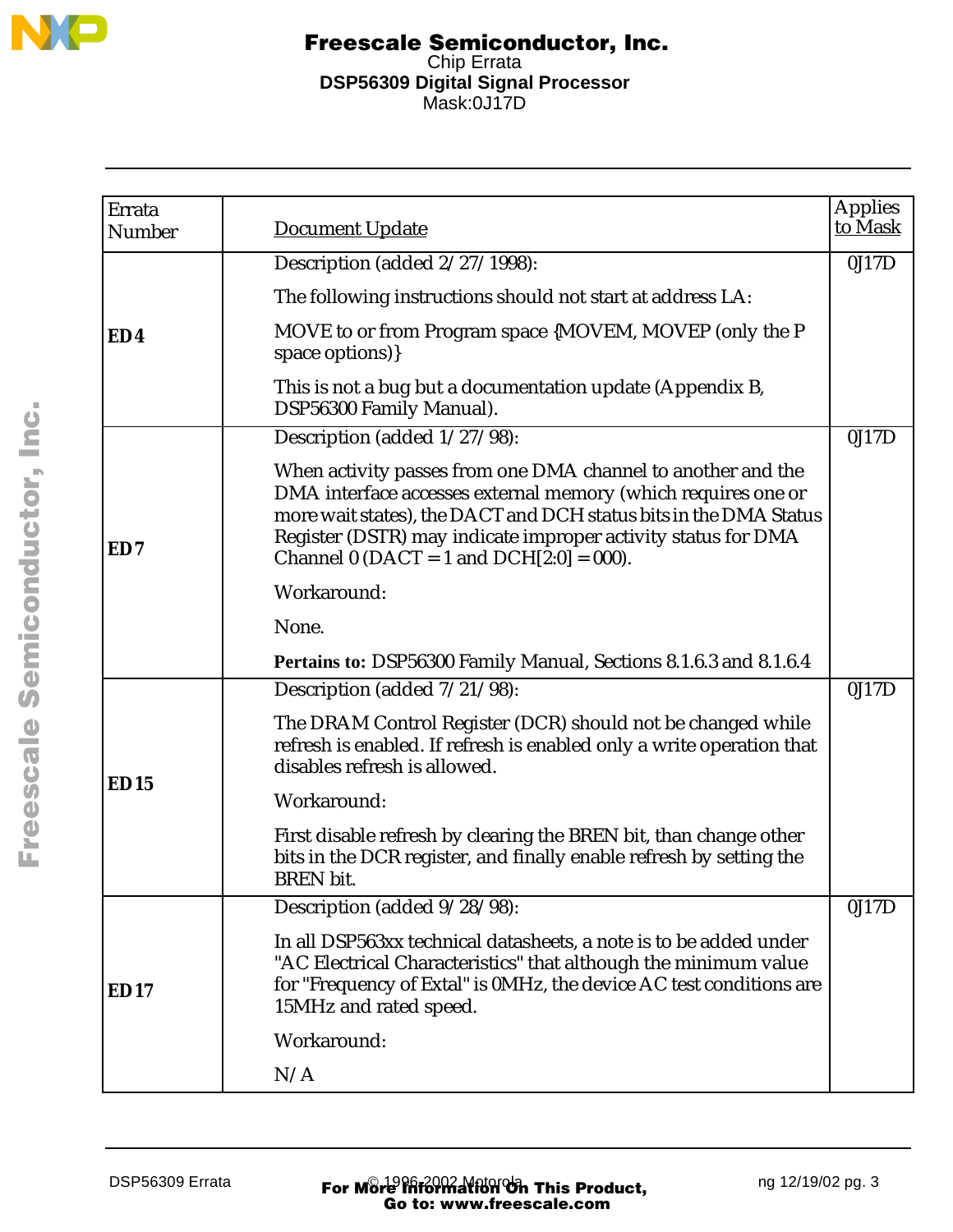

| Errata<br>Number | Document Update                                                                                                                                                                                    | <b>Applies</b><br>to Mask |
|------------------|----------------------------------------------------------------------------------------------------------------------------------------------------------------------------------------------------|---------------------------|
|                  | Description (added 11/24/98):                                                                                                                                                                      | 0J17D                     |
|                  | In the Technical Datasheet Voh-TTL should be listed at 2.4 Volts,<br>not as:                                                                                                                       |                           |
| <b>ED20</b>      | $TTL = Vcc-0.4$                                                                                                                                                                                    |                           |
|                  | Workaround:                                                                                                                                                                                        |                           |
|                  | This is a documentation update.                                                                                                                                                                    |                           |
|                  | Description (added 11/24/98):                                                                                                                                                                      | 0J17D                     |
|                  | The technical datasheet states that $I$ ol = 1.6mA. The current $I/O$<br>structures are capable of only 0.8mA.                                                                                     |                           |
| <b>ED22</b>      | Workaround:                                                                                                                                                                                        |                           |
|                  | The user must stay below 0.8mA. This problem will be fixed in the<br>next revision.                                                                                                                |                           |
|                  | Description (added 11/24/98):                                                                                                                                                                      | 0J17D                     |
| <b>ED24</b>      | The technical datasheet supplies a maximum value for internal<br>supply current in Normal, Wait, and Stop modes. These values will<br>be removed because we will specify only a "Typical" current. |                           |
|                  | Workaround:                                                                                                                                                                                        |                           |
|                  | This is a documentation update.                                                                                                                                                                    |                           |
|                  | Description (added 1/6/99):                                                                                                                                                                        | 0J17D                     |
|                  | The specification DMA Chapter is wrong.                                                                                                                                                            |                           |
| <b>ED26</b>      | "Due to the DSP56300 Core pipeline, after DE bit in DCRx is set, the<br>corresponding DTDx bit in DSTR will be cleared only after two<br>instruction cycles."                                      |                           |
|                  | Should be replaced with:                                                                                                                                                                           |                           |
|                  | "Due to the DSP56300 Core pipeline, after DE bit in DCRx is set, the<br>corresponding DTDx bit in DSTR will be cleared only after three<br>instruction cycles."                                    |                           |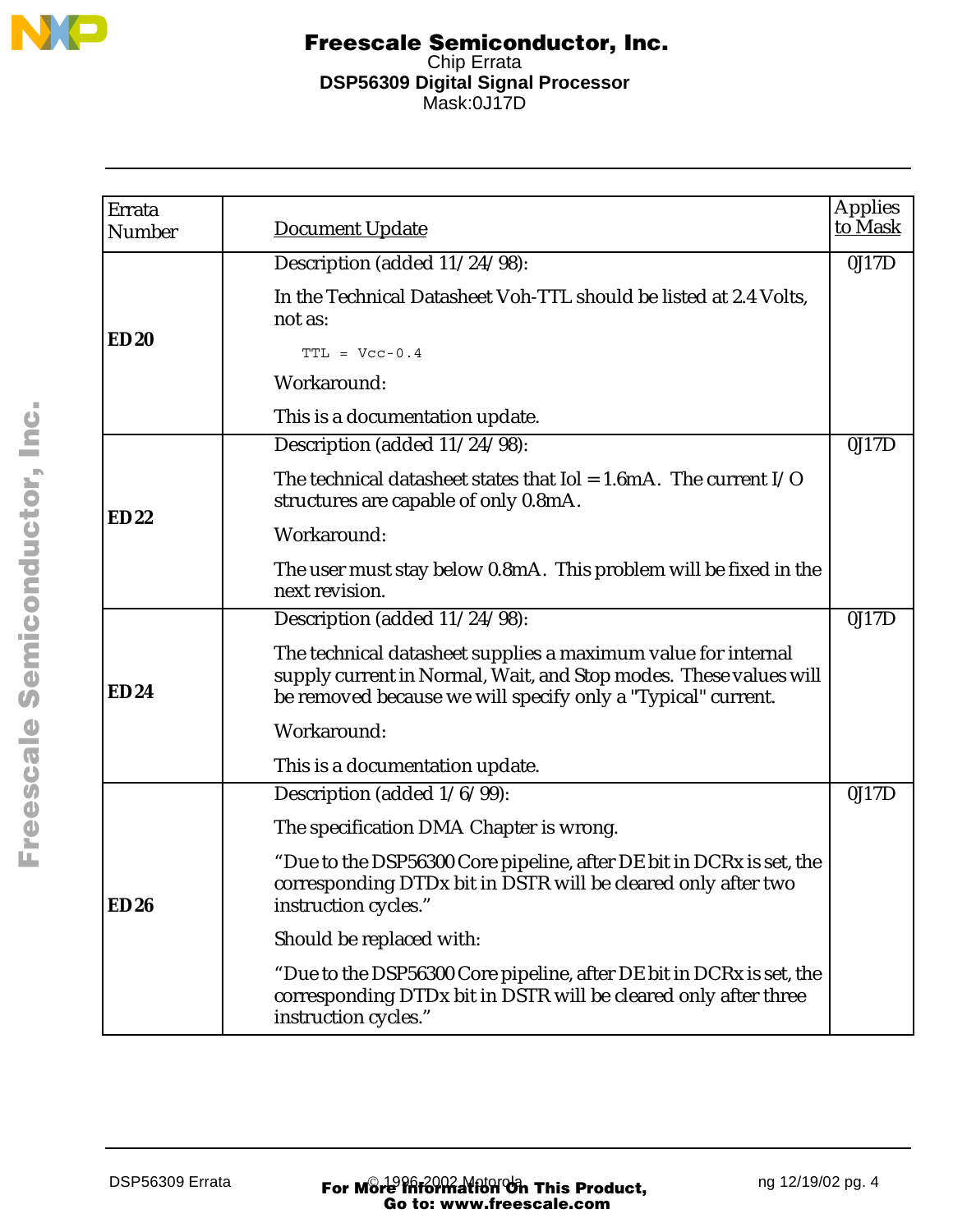

| Errata<br>Number | Document Update                                                                                                                                                                                                                                                                                                                                                                                                                                                                                                                                                                                                                                                                                                                                               | <b>Applies</b><br>to Mask |
|------------------|---------------------------------------------------------------------------------------------------------------------------------------------------------------------------------------------------------------------------------------------------------------------------------------------------------------------------------------------------------------------------------------------------------------------------------------------------------------------------------------------------------------------------------------------------------------------------------------------------------------------------------------------------------------------------------------------------------------------------------------------------------------|---------------------------|
| <b>ED28</b>      | Description (added 1/7/1997; identified as Documentation Errata<br>$2/1/99$ :<br>When two consecutive LAs have a conditional branch instruction at<br>LA-1 of the internal loop, the part does not operate properly. For<br>example, the following sequence may generate incorrect results:<br>DO #5, LABEL1<br><b>NOP</b><br>DO #4, LABEL2<br><b>NOP</b><br>MOVE $(R0)$ +<br>BSCC DEST<br>; conditional branch at LA-1 of<br>internal loop<br><b>NOP</b><br>; internal LA<br>LABEL2<br>NOP<br>; external LA<br>LABEL1<br><b>NOP</b><br><b>NOP</b><br>NOP<br>DEST<br><b>NOP</b><br><b>RTS</b><br>Workaround: Put an additional NOP between LABEL2 and<br>LABEL1.<br><b>Pertains to: DSP56300 Family Manual, Appendix B, Section B-4.1.3,</b><br>"At $LA-1$ ." | 0J17D                     |
| <b>ED29</b>      | Description (added 9/12/1997; identified as a Documentation<br>errata $2/1/99$ :<br>When the ESSI transmits data with the CRA Word Length Control<br>bits<br>$(WL[2:0]) = 100$ , the ESSI is designed to duplicate the last bit of the<br>24-bit transmission eight times to fill the 32-bit shifter. Instead, after<br>shifting the 24-bit word correctly, eight 0s are being shifted.<br>Workaround:<br>None at this time.<br><b>Pertains to: UM, Section 7.4.1.7, "CRA Word Length Control." The</b><br>table number is 7-2.                                                                                                                                                                                                                               | 0J17D                     |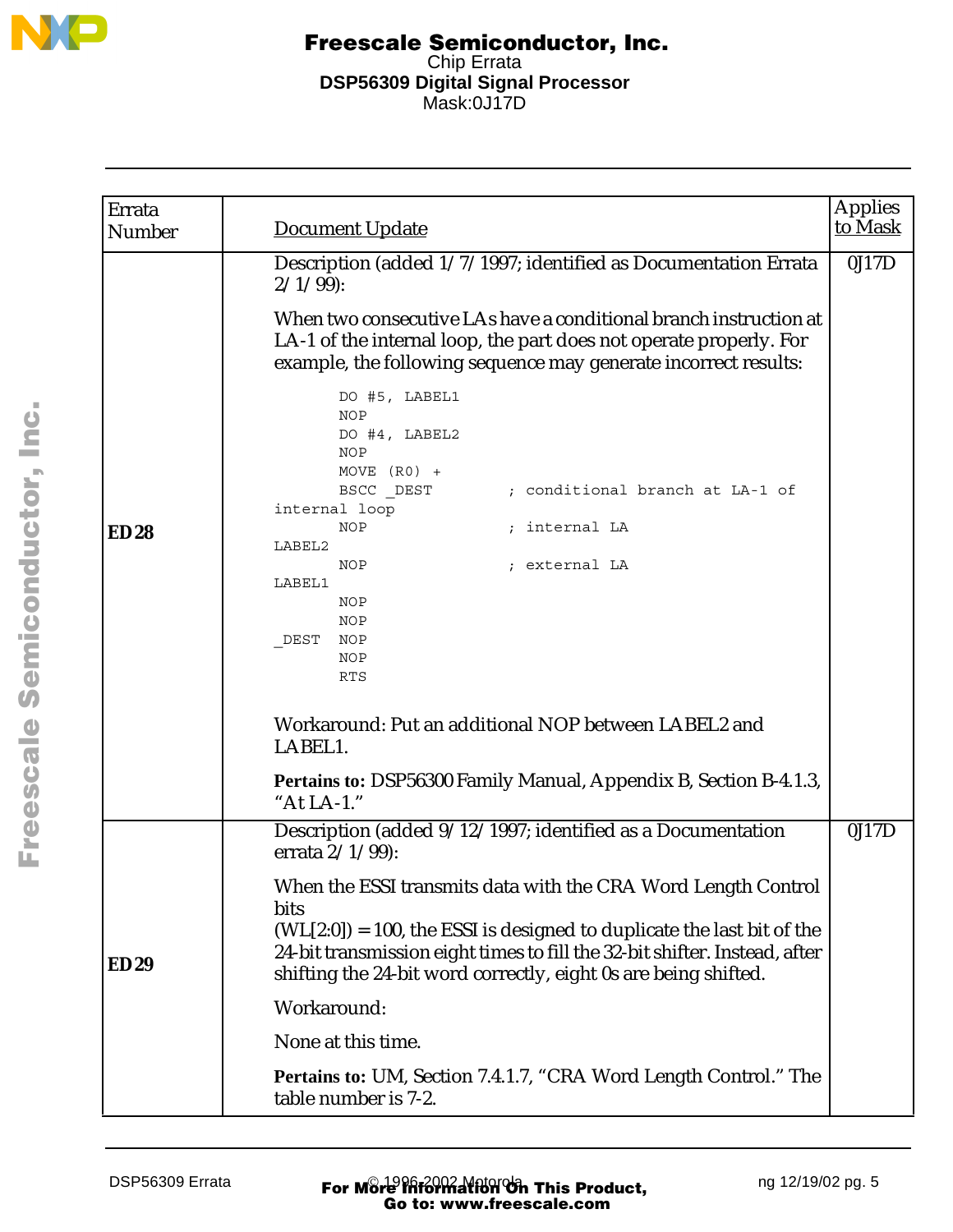

| Errata      |                                                                                                                                                                                                                                                                                                                                                                                                                           | <b>Applies</b><br>to Mask |
|-------------|---------------------------------------------------------------------------------------------------------------------------------------------------------------------------------------------------------------------------------------------------------------------------------------------------------------------------------------------------------------------------------------------------------------------------|---------------------------|
| Number      | <b>Document Update</b>                                                                                                                                                                                                                                                                                                                                                                                                    |                           |
|             | Description (added 9/12/1997; identified as a Documentation<br>errata $2/1/99$ :                                                                                                                                                                                                                                                                                                                                          | 0J17D                     |
|             | When the ESSI transmits data in the On-Demand mode (i.e., MOD<br>$= 1$ in CRB and DC[4:0] = \$00000 in CRA) with WL[2:0] = 100, the<br>transmission does not work properly.                                                                                                                                                                                                                                               |                           |
| <b>ED30</b> | Workaround:                                                                                                                                                                                                                                                                                                                                                                                                               |                           |
|             | To ensure correct operation, do not use the On-Demand mode with<br>the                                                                                                                                                                                                                                                                                                                                                    |                           |
|             | $WL[2:0] = 100$ 32-bit Word-Length mode.                                                                                                                                                                                                                                                                                                                                                                                  |                           |
|             | Pertains to: UM, Section 7.5.4.1, "Normal/On-Demand Mode<br>Selection."                                                                                                                                                                                                                                                                                                                                                   |                           |
|             | Description (added 9/12/1997; modified 9/15/1997; identified as a<br>Documentation errata 2/1/99):                                                                                                                                                                                                                                                                                                                        | 0J17D                     |
| <b>ED31</b> | Programming the ESSI to use an internal frame sync (i.e., $SCD2 = 1$<br>in CRB) causes the SC2 and SC1 signals to be programmed as<br>outputs. If however, the corresponding multiplexed pins are<br>programmed by the Port Control Register (PCR) to be GPIOs, then<br>the GPIO Port Direction Register (PRR) chooses their direction, but<br>this causes the ESSI to use an external frame sync if GPIO is<br>selected. |                           |
|             | Note: This errata and workaround apply to both ESSI0 and ESSI1.                                                                                                                                                                                                                                                                                                                                                           |                           |
|             | Workaround:                                                                                                                                                                                                                                                                                                                                                                                                               |                           |
|             | To assure correct operation, either program the GPIO pins as<br>outputs or configure the pins in the PCR as ESSI signals.                                                                                                                                                                                                                                                                                                 |                           |
|             | Note: The default selection for these signals after reset is GPIO.                                                                                                                                                                                                                                                                                                                                                        |                           |
|             | Pertains to: UM, Section 7.4.2.4, "CRB Serial Control Direction 2<br>(SCD2) Bit 4"                                                                                                                                                                                                                                                                                                                                        |                           |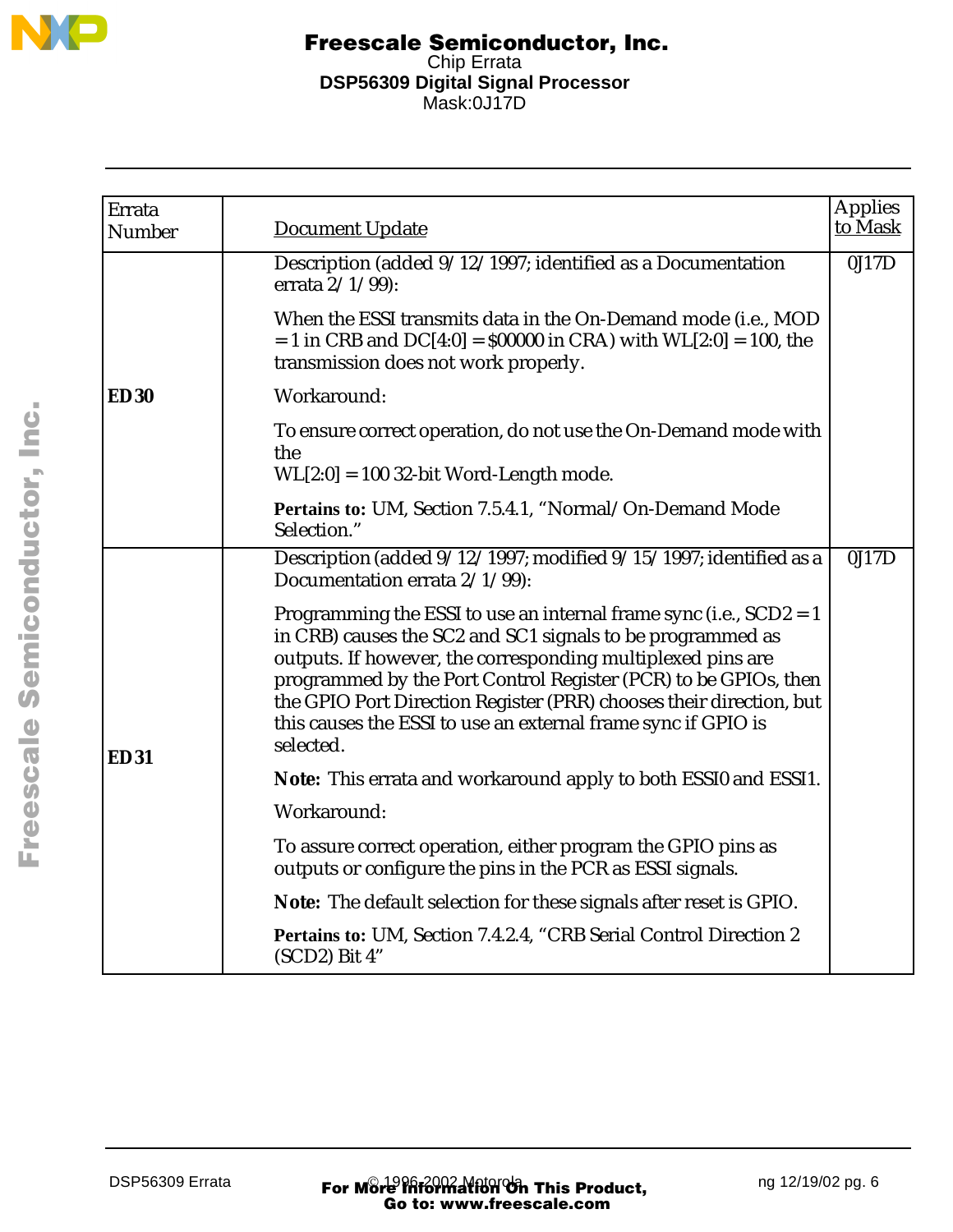

| Errata<br><b>Number</b> | Document Update                                                                                                                                                                                                                                                                       | <b>Applies</b><br><u>to Mask</u> |
|-------------------------|---------------------------------------------------------------------------------------------------------------------------------------------------------------------------------------------------------------------------------------------------------------------------------------|----------------------------------|
|                         | Description (added 11/9/98; identified as a Documentation errata<br>$2/1/99$ :                                                                                                                                                                                                        | 0J17D                            |
|                         | When returning from a long interrupt (by RTI instruction), and the<br>first instruction after the RTI is a move to a DALU register (A, B, X,<br>Y), the move may not be correct, if the 16-bit arithmetic mode bit (bit<br>17 of SR) is changed due to the restoring of SR after RTI. |                                  |
| <b>ED32</b>             | Workaround:                                                                                                                                                                                                                                                                           |                                  |
|                         | Replace the RTI with the following sequence:                                                                                                                                                                                                                                          |                                  |
|                         | ssl,sr<br>movec<br>nop<br>rti                                                                                                                                                                                                                                                         |                                  |
|                         | Pertains to: DSP56300 Family Manual. Add a new section to<br>Appendix B that is entitled "Sixteen-Bit Compatibility Mode<br>Restrictions."                                                                                                                                            |                                  |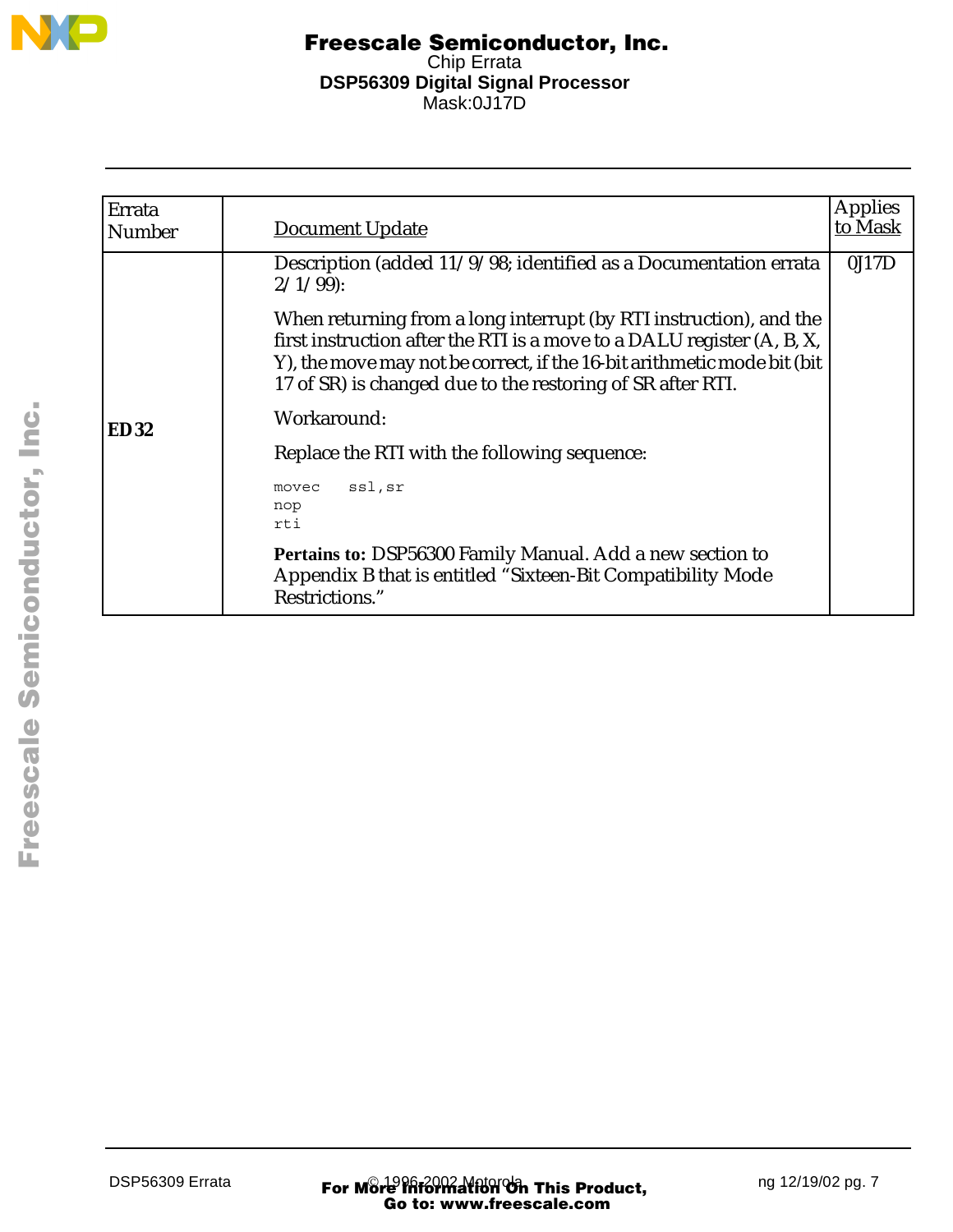

| Errata<br>Number | <b>Document Update</b>                                                                                                                                    | <b>Applies</b><br>to Mask |
|------------------|-----------------------------------------------------------------------------------------------------------------------------------------------------------|---------------------------|
|                  | Description (added 12/16/98; identified as a Documentation errata<br>$2/1/99$ :                                                                           | 0J17D                     |
|                  | When Stack Extension mode is enabled, a use of the instructions<br>BRKcc or ENDDO inside do loops might cause an improper<br>operation.                   |                           |
|                  | If the loop is non nested and has no nested loop inside it, the<br>erratais relevant only if LA or LC values are being used outside the<br>loop.          |                           |
|                  | Workaround:                                                                                                                                               |                           |
|                  | If Stack Extension is used, emulate the BRKcc or ENDDO as in the<br>following examples. We split between two cases, finite loops and do<br>forever loops. |                           |
|                  | 1) Finite DO loops (i.e. not DO FOREVER loops)                                                                                                            |                           |
|                  |                                                                                                                                                           |                           |
|                  | BRKcc                                                                                                                                                     |                           |
|                  | Original code:                                                                                                                                            |                           |
| <b>ED33</b>      | do #N, label1                                                                                                                                             |                           |
|                  | .                                                                                                                                                         |                           |
|                  | .<br>do #M, label2                                                                                                                                        |                           |
|                  | .<br>.                                                                                                                                                    |                           |
|                  | BRKCC                                                                                                                                                     |                           |
|                  |                                                                                                                                                           |                           |
|                  | label2                                                                                                                                                    |                           |
|                  | $\cdots$                                                                                                                                                  |                           |
|                  |                                                                                                                                                           |                           |
|                  | label1                                                                                                                                                    |                           |
|                  | Will be replaced by:                                                                                                                                      |                           |
|                  | do #N, label1                                                                                                                                             |                           |
|                  | .                                                                                                                                                         |                           |
|                  | .<br>do #M, label2                                                                                                                                        |                           |
|                  | $\cdots\cdots\cdots$                                                                                                                                      |                           |
|                  | $\cdots\cdots\cdots$                                                                                                                                      |                           |
|                  | fix brk routine<br>Jcc<br>.                                                                                                                               |                           |
|                  | .                                                                                                                                                         |                           |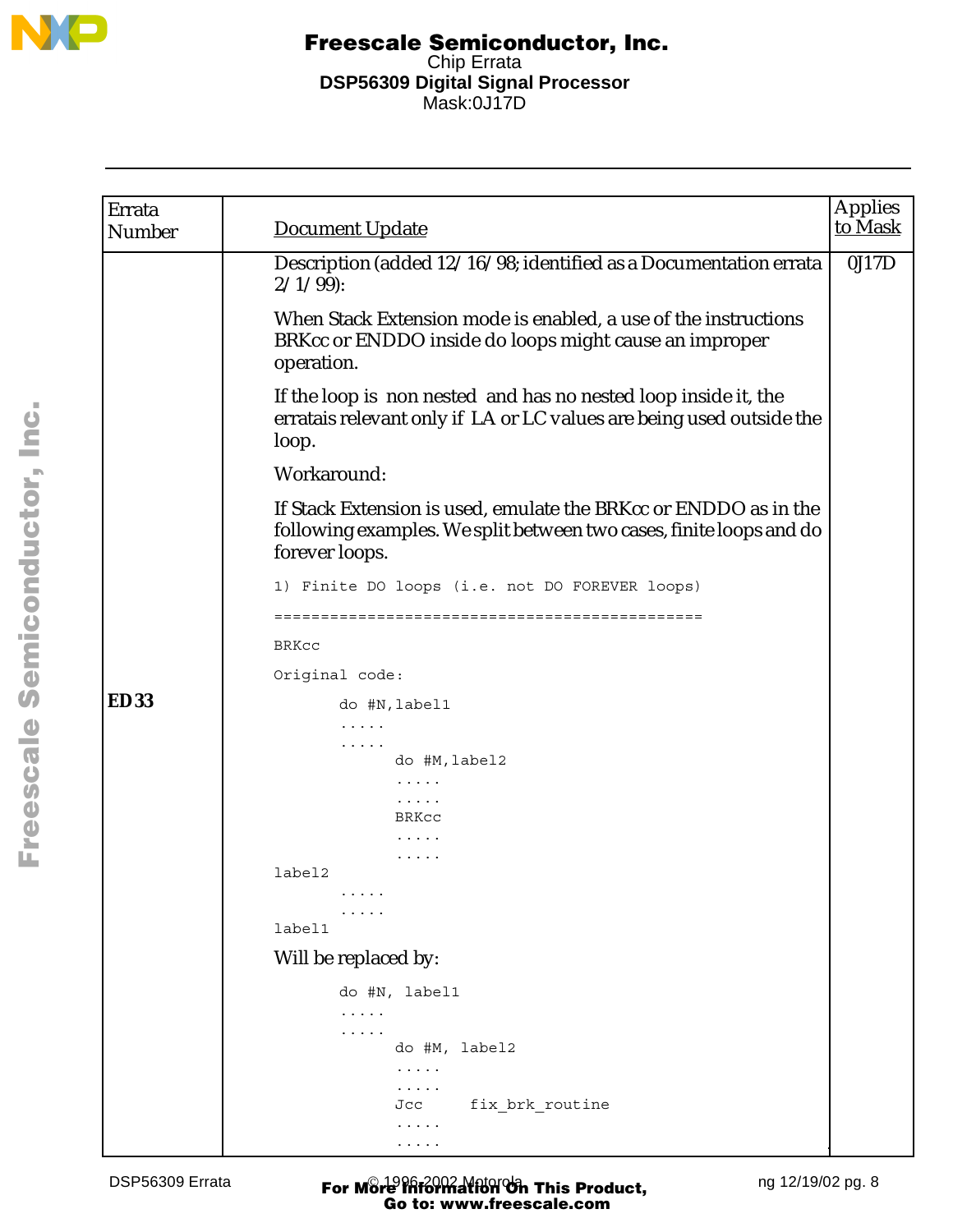

| Errata<br>Number | <b>Document Update</b>                                                                                                                                                                                                                    | Applies<br>to Mask |
|------------------|-------------------------------------------------------------------------------------------------------------------------------------------------------------------------------------------------------------------------------------------|--------------------|
|                  | nop_before_label2<br>; This instruction must be NOP.<br>nop<br>label2<br>$\cdots\cdots\cdots$<br>$\cdots$<br>label1<br>$\cdots$<br>$\ldots$ .<br>.<br>fix brk routine<br>move #1, lc<br>jmp nop_before_label2<br>ENDDO<br>$- - - - - - -$ | 0J17D              |
|                  | Original code:<br>do #M, label1<br>$\dots$                                                                                                                                                                                                |                    |
| ED33 cont.       | $\ldots$<br>do #N, label2<br>$\dots$<br>$\cdots$<br>ENDDO<br>$\cdots$<br>$\cdots\cdots\cdots$                                                                                                                                             |                    |
|                  | label2<br>$\cdots$<br>$\cdots$<br>label1                                                                                                                                                                                                  |                    |
|                  | Will be replaced by:                                                                                                                                                                                                                      |                    |
|                  | do #M, label1<br>$\sim$ $\sim$ $\sim$ $\sim$ $\sim$<br>.<br>do #N, label2<br>$\cdots$<br>$\ldots$<br>fix_enddo_routine<br>JMP                                                                                                             |                    |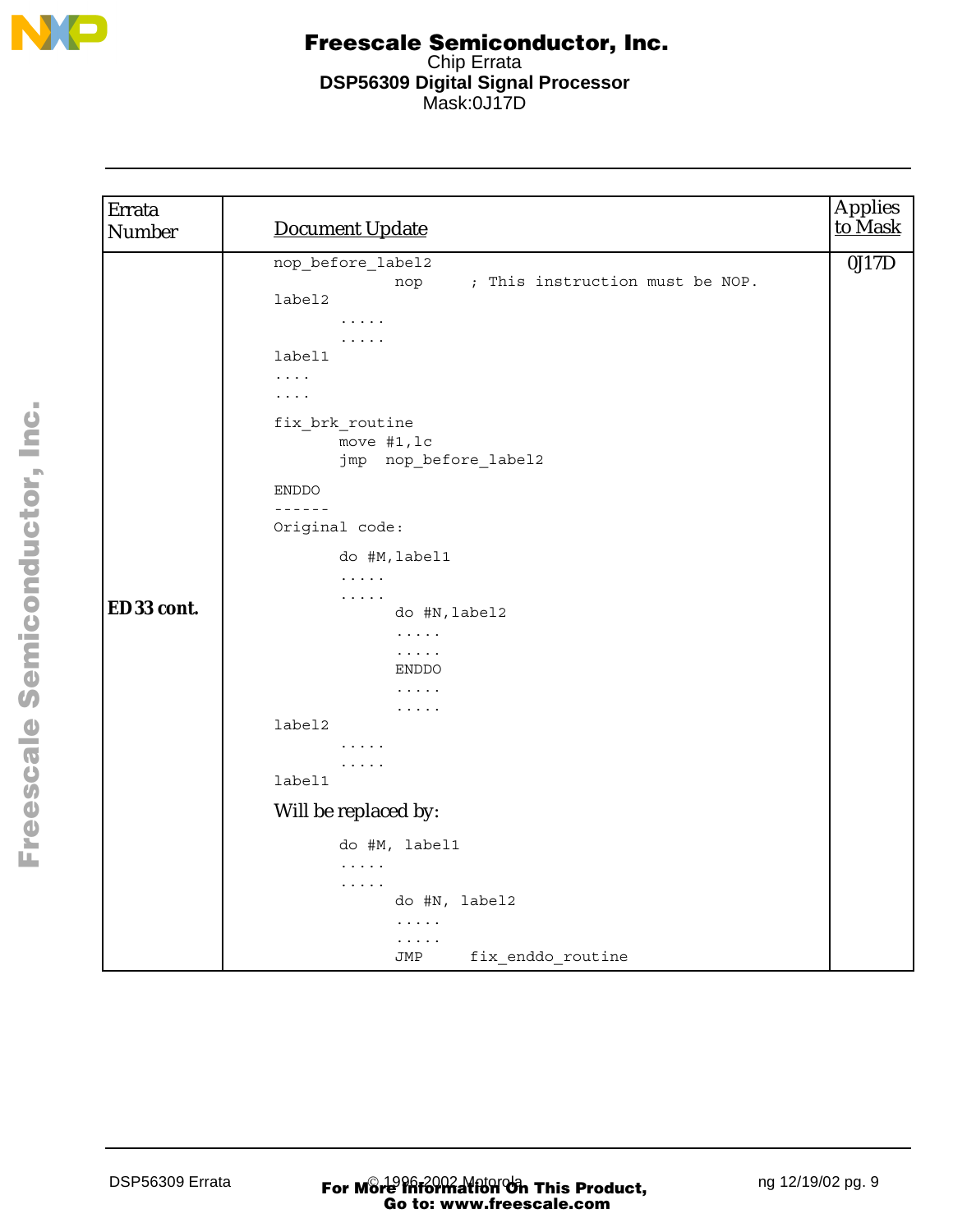

| Errata<br><b>Number</b> | <b>Document Update</b>                                                                                                                                                                                                                                                                                                                                                                                                                                                                                                                                                                        | Applies<br>to Mask |
|-------------------------|-----------------------------------------------------------------------------------------------------------------------------------------------------------------------------------------------------------------------------------------------------------------------------------------------------------------------------------------------------------------------------------------------------------------------------------------------------------------------------------------------------------------------------------------------------------------------------------------------|--------------------|
| ED33 cont.              | nop_after_jmp<br>NOP ; This instruction must be NOP.<br>.<br>.<br>label2<br>$\cdots$<br>$\cdots\cdots\cdots$<br>label1<br>$\cdots$<br>$\cdots$<br>fix_enddo_routine<br>move #1, lc<br>move #nop_after_jmp, la<br>jmp nop_after_jmp<br>2) DO FOREVER loops<br>===================<br>BRKCC<br>$- - - - -$<br>Original code:<br>do #M, label1<br>$\sim$ $\sim$ $\sim$ $\sim$ $\sim$<br>$\sim$ $\sim$ $\sim$ $\sim$ $\sim$<br>do forever, label2<br>$\cdots$<br>$\sim$ $\sim$ $\sim$ $\sim$ $\sim$<br><b>BRKCC</b><br>.<br>$\cdots\cdots\cdots$<br>label2<br>$\cdots\cdots\cdots$<br>.<br>label1 | 0J17D              |
|                         |                                                                                                                                                                                                                                                                                                                                                                                                                                                                                                                                                                                               |                    |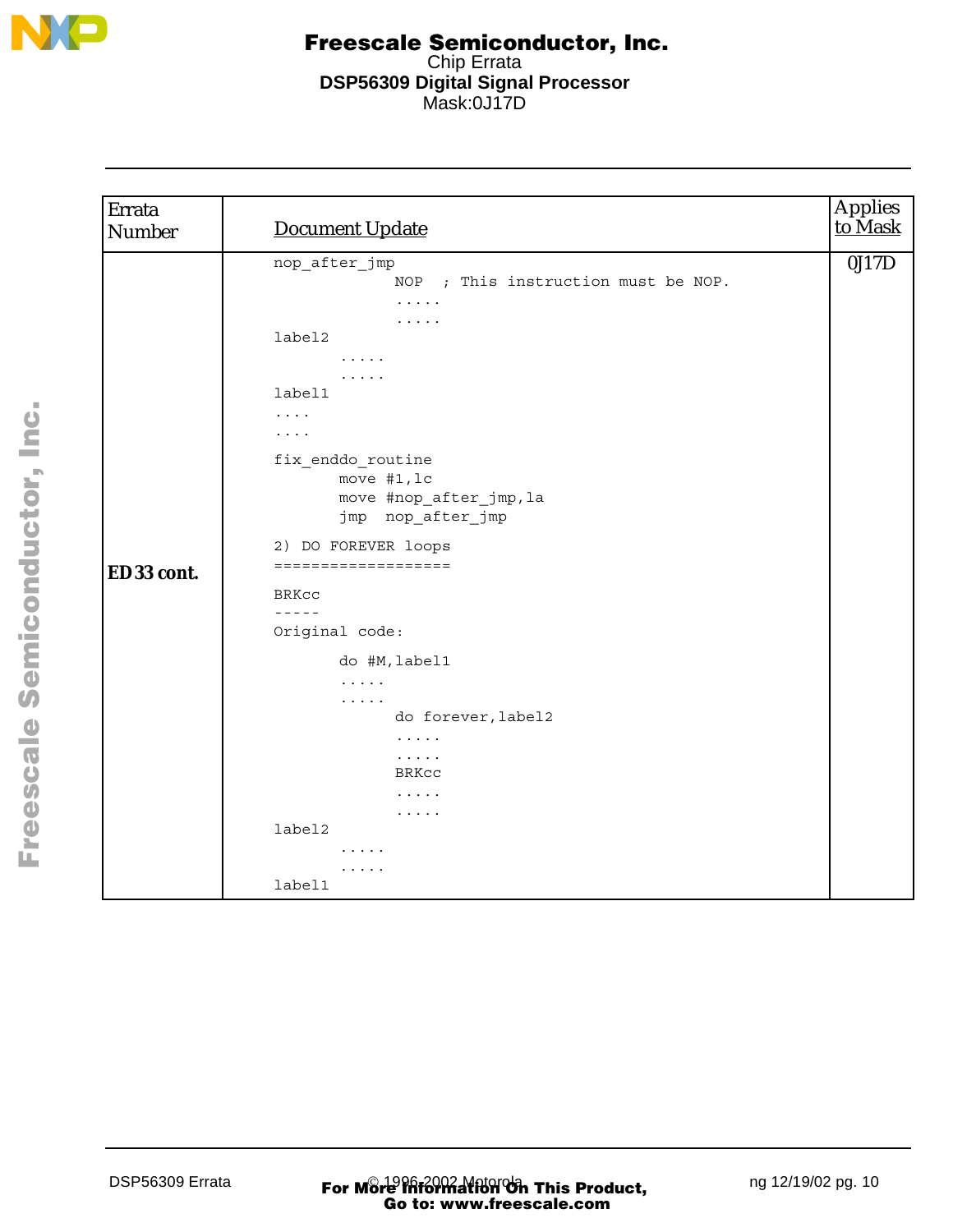

| Errata<br><b>Number</b> | <b>Document Update</b>                                                                                                                                                                                                                                                                                                                                                                                                                                                                                                                                                                                                                                                | <b>Applies</b><br>to Mask |
|-------------------------|-----------------------------------------------------------------------------------------------------------------------------------------------------------------------------------------------------------------------------------------------------------------------------------------------------------------------------------------------------------------------------------------------------------------------------------------------------------------------------------------------------------------------------------------------------------------------------------------------------------------------------------------------------------------------|---------------------------|
|                         | Will be replaced by:                                                                                                                                                                                                                                                                                                                                                                                                                                                                                                                                                                                                                                                  | 0J17D                     |
| ED33 cont.              | do #M, label1<br>$\mathbb{Z}^2$ . In the $\mathbb{Z}^2$<br>do forever, label2<br>$\mathbf{1}$ , and $\mathbf{1}$ , and $\mathbf{1}$<br>$\ldots$<br>fix_brk_forever_routine ; <---<br>JScc<br>note: JScc and not Jcc<br>1.1.1.1<br>$\cdots\cdots\cdots$<br>nop_before_label2<br>nop ; This instruction must be NOP.<br>label2<br>$\cdots\cdots\cdots$<br>$\cdots$<br>label1<br>$\cdots$<br>$\cdots$<br>fix_brk_forever_routine<br>move $ssh, x: \langle . \rangle$ ; $\langle . \rangle$ is some reserved not used<br>address (for temporary data)<br>move #nop_before_label2, ssh<br>$bc1r$ #16, ssl ;<br>move $#1, lc$<br>; <---- note: "rti" and not "rts" !<br>rti |                           |
|                         | ENDDO                                                                                                                                                                                                                                                                                                                                                                                                                                                                                                                                                                                                                                                                 |                           |
|                         | ------                                                                                                                                                                                                                                                                                                                                                                                                                                                                                                                                                                                                                                                                |                           |
|                         | Original code:                                                                                                                                                                                                                                                                                                                                                                                                                                                                                                                                                                                                                                                        |                           |
|                         | do #M, label1                                                                                                                                                                                                                                                                                                                                                                                                                                                                                                                                                                                                                                                         |                           |
|                         | $\cdots$<br>$\cdots\cdots\cdots$                                                                                                                                                                                                                                                                                                                                                                                                                                                                                                                                                                                                                                      |                           |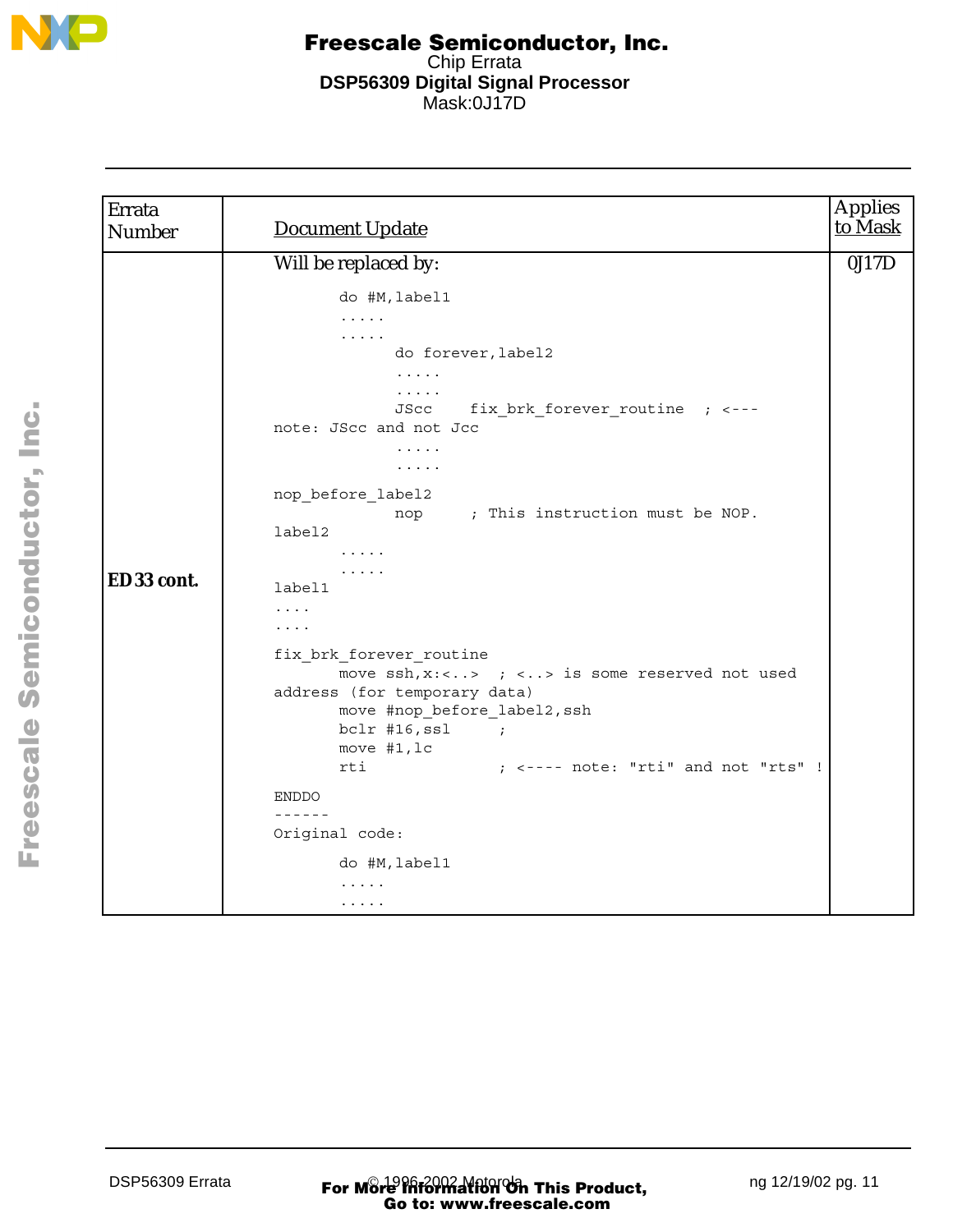

| Errata<br>Number | <b>Document Update</b>                                                            | <b>Applies</b><br>to Mask |
|------------------|-----------------------------------------------------------------------------------|---------------------------|
|                  | do forever, label2                                                                | 0J17D                     |
|                  | $\cdots\cdots\cdots$                                                              |                           |
|                  | .                                                                                 |                           |
|                  | ENDDO                                                                             |                           |
|                  | $\cdots\cdots\cdots$<br>.                                                         |                           |
|                  | label2                                                                            |                           |
|                  | $\cdots\cdots\cdots$                                                              |                           |
|                  | .                                                                                 |                           |
|                  | label1                                                                            |                           |
|                  | Will be replaced by:                                                              |                           |
|                  | do #M, label1                                                                     |                           |
|                  | $\cdots$                                                                          |                           |
|                  | $\cdots$<br>do forever, label2                                                    |                           |
|                  | $\cdots$                                                                          |                           |
|                  | $\cdots$                                                                          |                           |
|                  | fix_enddo_routine ; <--- note:<br>JSR                                             |                           |
| ED33 cont.       | JSR and not JMP                                                                   |                           |
|                  | nop_after_jmp                                                                     |                           |
|                  | NOP ; This instruction should be NOP                                              |                           |
|                  | $\cdots$<br>$\cdots\cdots\cdots$                                                  |                           |
|                  | label2                                                                            |                           |
|                  | $\cdots$                                                                          |                           |
|                  | $\cdots$                                                                          |                           |
|                  | label1                                                                            |                           |
|                  | $\cdots$                                                                          |                           |
|                  | $\cdots$                                                                          |                           |
|                  | fix enddo routine                                                                 |                           |
|                  | nop<br>move #1, lc                                                                |                           |
|                  | bclr #16, ssl                                                                     |                           |
|                  | move #nop_after_jmp, la                                                           |                           |
|                  | ; <--- note: "rti" and not "rts"<br>rti                                           |                           |
|                  | Pertains to: DSP56300 Family Manual, Section B-4.2, "General Do<br>Restrictions." |                           |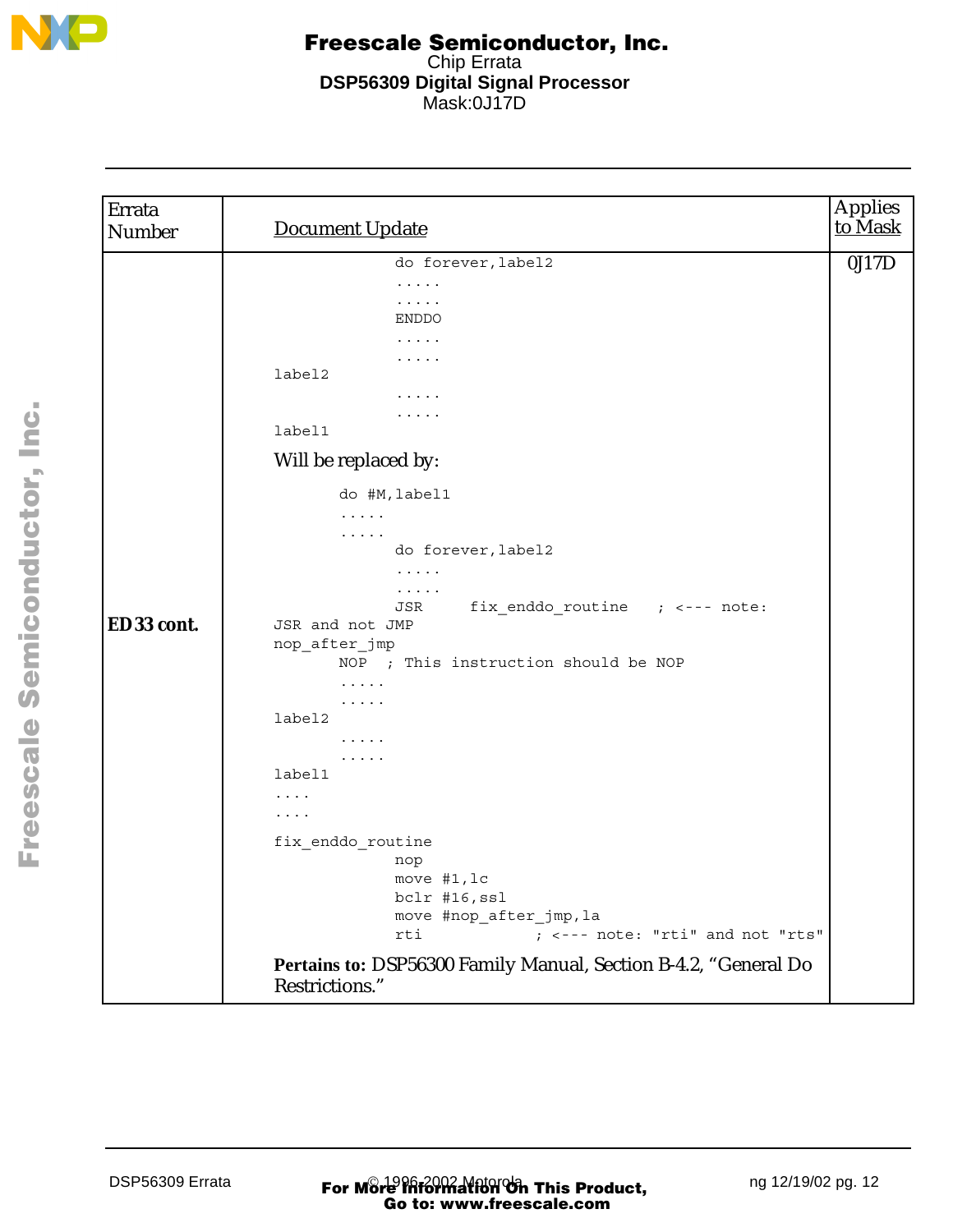

| Errata<br>Number | <b>Document Update</b>                                                                                                                                                                                                                                | <b>Applies</b><br>to Mask |
|------------------|-------------------------------------------------------------------------------------------------------------------------------------------------------------------------------------------------------------------------------------------------------|---------------------------|
|                  | Description (added 1/5/99; identified as a Documentation errata<br>$2/1/99$ :                                                                                                                                                                         | 0J17D                     |
|                  | When stack extansion is enabled, the read result from stack may be<br>improper if two previous executed instructions cause sequential<br>read and write operations with SSH. Two cases are possible:                                                  |                           |
|                  | Case 1:                                                                                                                                                                                                                                               |                           |
|                  | For the first executed instruction: move from SSH or bit<br>manipulation on SSH (i.e. jclr, brclr, jset, brset, btst, bsset, jsset,<br>bsclr, jsclr).                                                                                                 |                           |
|                  | For the second executed instruction: move to SSH or bit<br>manipulation on SSH (i.e. jsr, bsr, jscc, bscc).                                                                                                                                           |                           |
|                  | For the third executed instruction: an SSL or SSH read from the<br>stack result may be improper - move from SSH or SSL or bit<br>manipulation on SSH or SSL (i.e., bset, bclr, bchg, jclr, brclr, jset,<br>brset, btst, bsset, jsset, bsclr, jsclr).  |                           |
| <b>ED34</b>      | Workaround:                                                                                                                                                                                                                                           |                           |
|                  | Add two NOP instructions before the third executed instruction.                                                                                                                                                                                       |                           |
|                  | Case 2:                                                                                                                                                                                                                                               |                           |
|                  | For the first executed instruction: bit manipulation on SSH (i.e. bset,<br>bclr, bchg).                                                                                                                                                               |                           |
|                  | For the second executed instruction: an SSL or SSH read from the<br>stack result may be improper - move from SSH or SSL or bit<br>manipulation on SSH or SSL (i.e., bset, bclr, bchg, jclr, brclr, jset,<br>brset, btst, bsset, jsset, bsclr, jsclr). |                           |
|                  | Workaround:                                                                                                                                                                                                                                           |                           |
|                  | Add two NOP instructions before the second executed instruction.                                                                                                                                                                                      |                           |
|                  | Pertains to: DSP56300 Family Manual, Appendix B, add a new<br>section called "Stack Extension Enable Restrictions." Cover all<br>cases. Also, in Section 6.3.11.15, add a cross reference to this new<br>section.                                     |                           |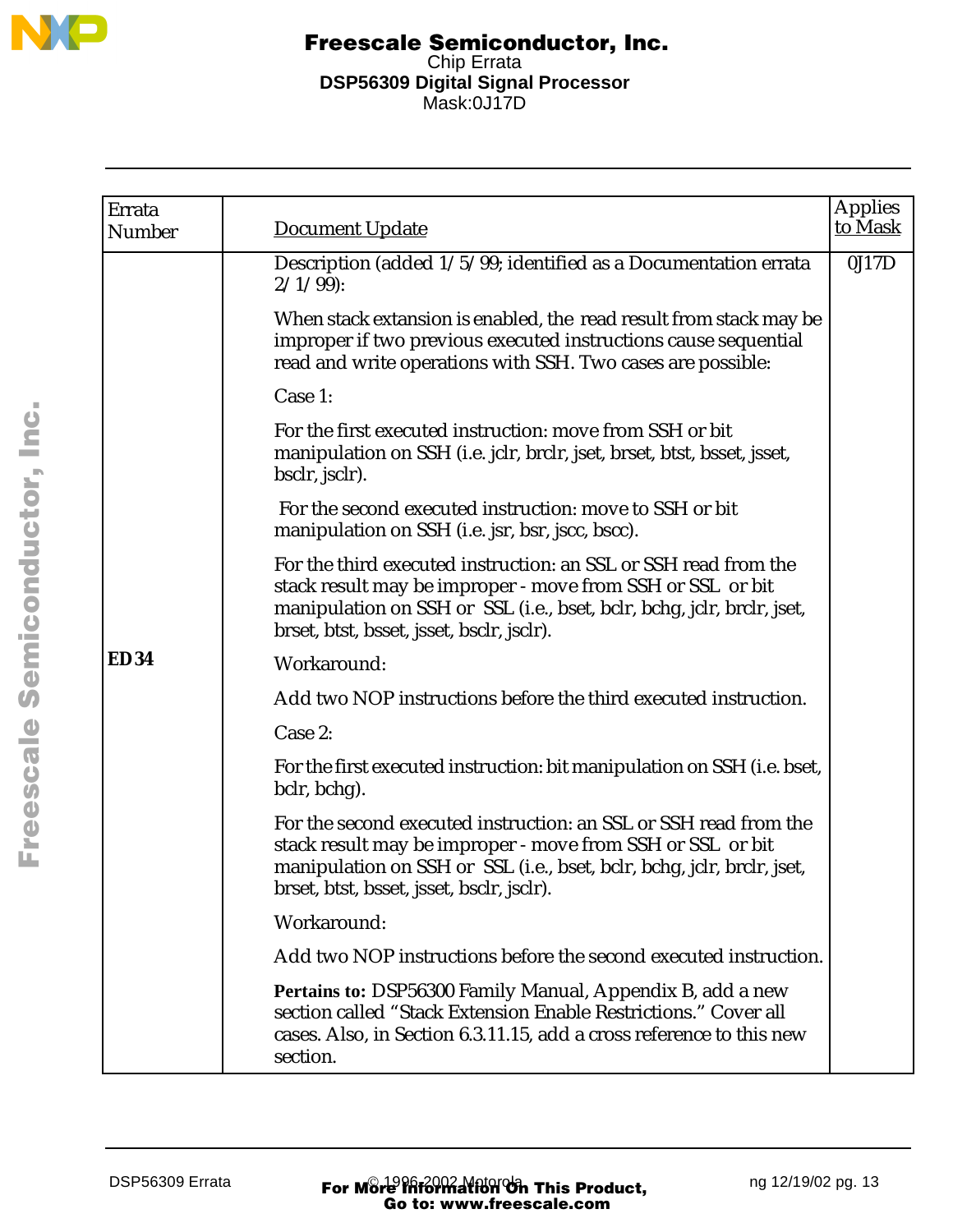

| Errata<br><b>Number</b> | Document Update                                                                                                                                                                                                                                                                                                                                                                                             | <b>Applies</b><br>to Mask |
|-------------------------|-------------------------------------------------------------------------------------------------------------------------------------------------------------------------------------------------------------------------------------------------------------------------------------------------------------------------------------------------------------------------------------------------------------|---------------------------|
|                         |                                                                                                                                                                                                                                                                                                                                                                                                             |                           |
|                         | Description (added 2/23/99):                                                                                                                                                                                                                                                                                                                                                                                | 0J17D                     |
| <b>ED35</b>             | There is an error in the 56309 user's manual on page 4-17, Section<br>4.6, OMR description. Bit 13 of the OMR is described as ABE -<br>Asynchronous Bus arbitration Enable. This is not true in revision 0<br>of the DSP56309 (this bit will be added in the next revision). This bit<br>was still reserved when revision 0 of the DSP56309 was designed.                                                   |                           |
|                         | Description (added $7/14/99$ ):                                                                                                                                                                                                                                                                                                                                                                             | 0J17D                     |
| <b>ED38</b>             | If Port A is used for external accesses, the BAT bits in the AAR3-0<br>registers must be initialized to the SRAM access type (i.e. $BAT = 01$ )<br>or to the DRAM access type (i.e. $BAT = 10$ ). To ensure proper<br>operation of Port A, this initialization must occur even for an AAR<br>register that is not used during any Port A access. Note that at reset,<br>the BAT bits are initialized to 00. |                           |
|                         | Pertains to: <i>DSP56300 Family Manual</i> , Port A Chapter (Chapter 9<br>in Revision 2), description of the BAT[1-0] bits in the AAR3 - AAR0<br>registers. Also pertains to the core chapter in device-specific user's<br>manuals that include a description of the AAR3 - AAR0 registers<br>with bit definitions (usually Chapter 4).                                                                     |                           |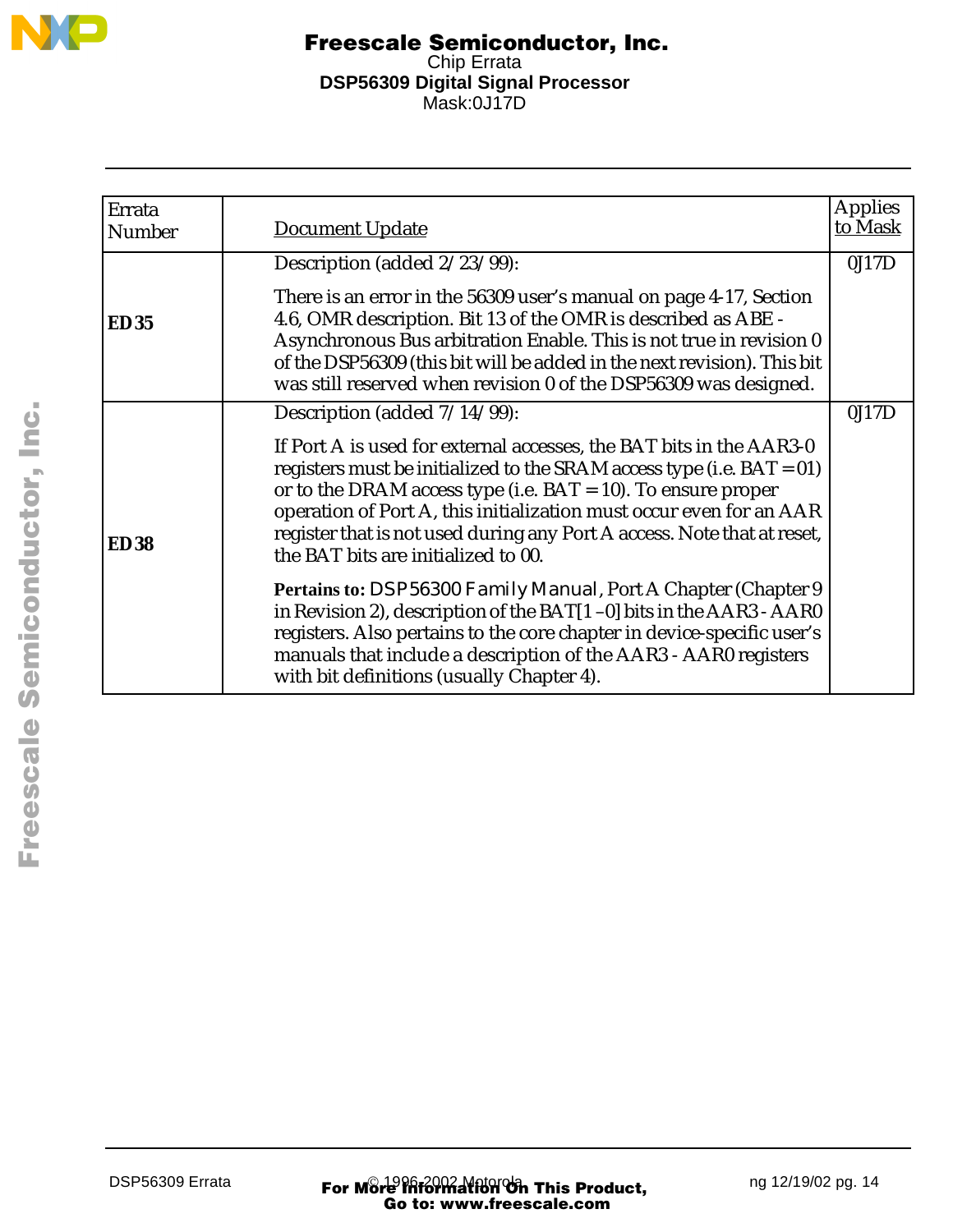

| Errata<br>Number | Document Update                                                                                                                                                                                                                                                                                                                                                                                                                                   | <b>Applies</b><br>to Mask |
|------------------|---------------------------------------------------------------------------------------------------------------------------------------------------------------------------------------------------------------------------------------------------------------------------------------------------------------------------------------------------------------------------------------------------------------------------------------------------|---------------------------|
|                  | Description (added 11/11/99):                                                                                                                                                                                                                                                                                                                                                                                                                     | 0J17D                     |
|                  | When an instruction with all the following conditions follows a<br>repeat instruction, then the last move will be corrupted.:                                                                                                                                                                                                                                                                                                                     |                           |
|                  | 1. The repeated instruction is from external memory.                                                                                                                                                                                                                                                                                                                                                                                              |                           |
|                  | 2. The repeated instruction is a DALU instruction that includes 2<br>DAL registers, one as a source, and one as destination (e.g. tfr, add).                                                                                                                                                                                                                                                                                                      |                           |
|                  | 3. The repeated instruction has a double move in parallel to the<br>DALU instruction: one move's source is the destination of the<br>DALU instruction (causing a DALU interlock); the other move's<br>destination is the source of the DALU instruction.                                                                                                                                                                                          |                           |
|                  | Example:                                                                                                                                                                                                                                                                                                                                                                                                                                          |                           |
|                  | rep #number                                                                                                                                                                                                                                                                                                                                                                                                                                       |                           |
|                  | tfr $x0$ , $a \times (r0) + x0$ a, $y0$ ; This instruction is from external memory<br>$ $ _   _______   ------   ----------> This is condition 3 second part.<br>________________________ This is condition 3, first part - DALU interlock                                                                                                                                                                                                        |                           |
| <b>ED40</b>      | In this example, the second iteration before the last, the " $x(r0) + x0$ "<br>doesn't happen. On the first iteration before the last, the X0 register<br>is fixed with the " $x(r0) + x0$ ", but the "tfr $x0$ ,a" gets the wrong value<br>from the previous iteration's X0. Thus, at the last iteration the A<br>register is fixed with "tfr x0,a", but the "a,y0" transfers the wrong<br>value from the previous iteration's A register to Y0. |                           |
|                  | Workaround:                                                                                                                                                                                                                                                                                                                                                                                                                                       |                           |
|                  | 1. Use the DO instruction instead; mask any necessary interrupts<br>before the DO.                                                                                                                                                                                                                                                                                                                                                                |                           |
|                  | 2. Run the REP instructions from internal memory.                                                                                                                                                                                                                                                                                                                                                                                                 |                           |
|                  | 3. Don't make DALU interlocks in the repeated instruction. After<br>the repeat make the move. In the example above, all the "move a, y0"<br>are redundant so it can be done in the next instruction:                                                                                                                                                                                                                                              |                           |
|                  | rep #number<br>tfr x0,a<br>$x(r0) + x0$<br>move a, y0                                                                                                                                                                                                                                                                                                                                                                                             |                           |
|                  | If no interrupts before the move is a must, mask the interrupts<br>before the REP. Pertains to: DSP56300 Family Manual, Rev. 2,<br>Section A.3, "Instruction Sequence Restrictions."                                                                                                                                                                                                                                                              |                           |